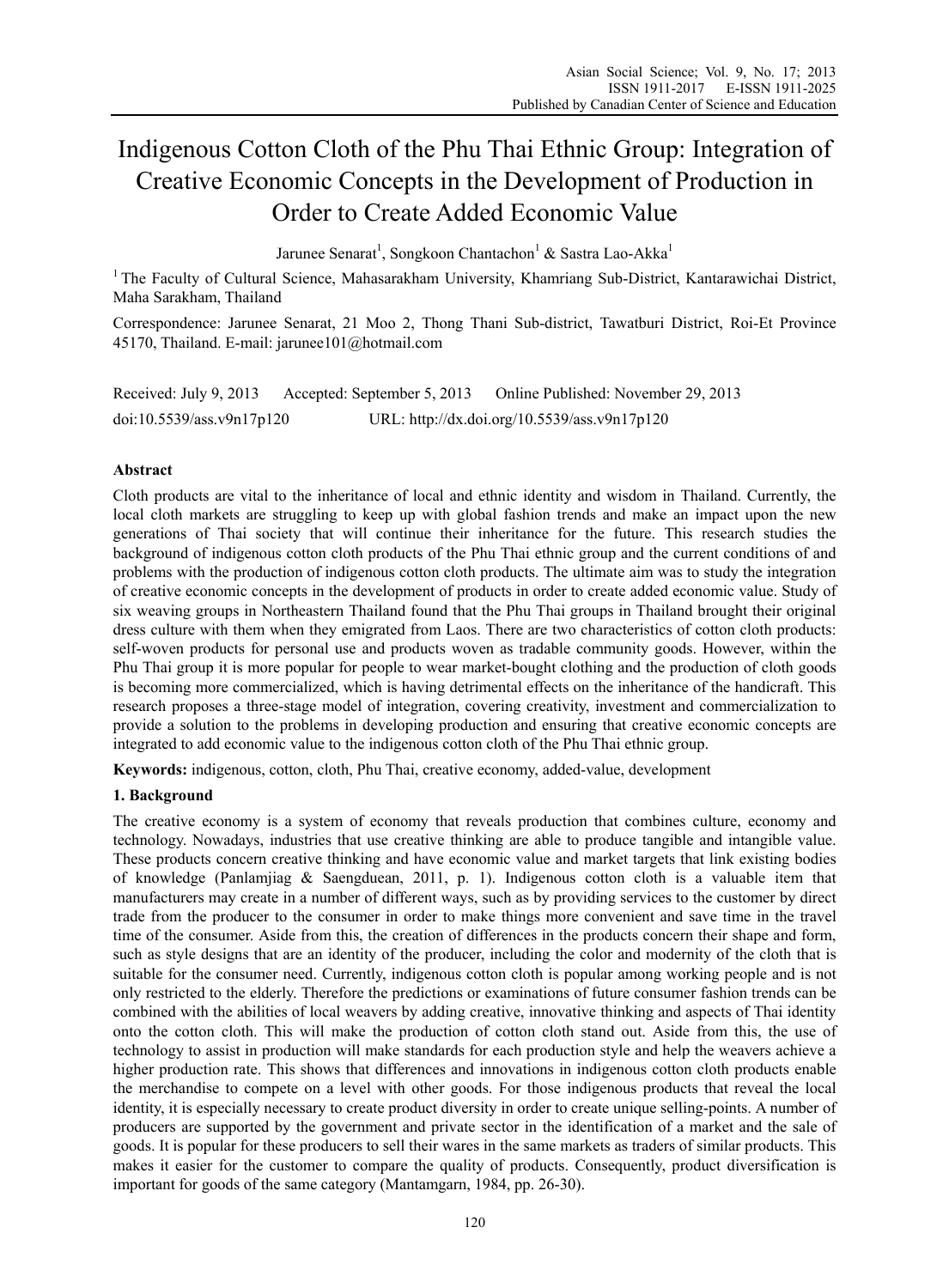From these given conditions, the research team was interested in studying the conservation of indigenous cotton cloth of the Phu Thai ethnic group, which includes fibers, dyes, weaving, patterns and the development of design and marketing for indigenous cotton cloth production of the Phu Thai ethnic group. The ultimate objective was to study the integration of creative economic concepts in the development of production in order to create added economic value. It was aimed to create variety in the production of indigenous cotton cloth products of the Phu Thai ethnic group and widen and stabilize the market, so to add economic value as a method of conserving indigenous cloth weaving for the future. Additionally, this research was intended to start a development process for adapting existing bodies of knowledge and develop the form of products to increase community income and develop the quality of life and promote community economy.

# **2. Research Aims**

This research had three research aims: a) to study the background of indigenous cotton cloth products of the Phu Thai ethnic group; b) to study the current conditions of and problems with the production of indigenous cotton cloth products of the Phu Thai ethnic group; c) to study the integration of creative economic concepts in the development of products in order to create added economic value.

# **3. Research Methodology**

# *3.1 Research Area*

This qualitative research was conducted in accordance with the main research objectives: to study the background, current conditions of and problems with the production of indigenous cotton cloth products of the Phu Thai ethnic group and to study the integration of creative economic concepts in the development of products in order to create added economic value. There were six locations used as part of the research area: a) Ban Phu Weaving Group, Ban Pao Sub-district, Nong Sung District, Mukdahan Province; b) Ban Khamcha-i Cotton Weaving Group, Khamcha-i Sub-district, Khamcha-i District Mukdahan Province; c) Ban Pone-sawan Weaving Group, Kut Sim Khum Mai Sub-district, Khao Wong District, Kalasin Province; d) Kok Gong Weaving Group, Kut Wa Sub-district, Kuchinarai District, Kalasin Province; e) Ban Kut Hai Weaving Group, Kut Hai Sub-district, Kut Bak District, Sakon Nakhon Province; f) Ban Bamuang Weaving Group, Kham Bo Sub-district, Waritchaphum District, Sakon Nakhon Province. The research population was comprised of eighty-eight individuals, separated into twenty-four key informants, forty-two casual informants and twenty-four general informants.

# *3.2 Research Tools and Methodology*

Data collection was conducted by study of documents in six key categories: about Isan and Phu Thai culture and society; the body of knowledge about indigenous cotton cloth weaving of the Phu Thai ethnic group; laws and policies related to cloth weaving; the research context; related theories and concepts; and related research. The field research tools included community survey, interview, observation, focus-group discussion and workshop. These tools were used with the sample population of eighty-eight individuals, separated into twenty-four key informants, forty-two casual informants and twenty-four general informants. Data collection was carried out in accordance with the aims of the research and divided into two stages: document study and area survey; collection of field data using survey, interview, observation and focus-group discussion. Data analysis was conducted according to the research objectives and presented using related theories and concepts as a way of explaining the results according to the research aims. The presentation of results is a descriptive analysis.

# **4. Research Results**

# *4.1 The Background of Indigenous Cotton Cloth Products of the Phu Thai Ethnic Group*

The six research areas for this study were habitations of the Phu Thai ethnic group in Thailand. The interview of community experts regarding community background found that these communities had long histories of settlement in Thailand. Ban Phu Community, Ban Pao Sub-district, Nong Sung District, Mukdahan Province and Ban Khamcha-i Community, Khamcha-i Sub-district, Khamcha-i District Mukdahan Province emigrated from Laos in 1844. Ban Pone-sawan Community, Kut Sim Khum Mai Sub-district, Khao Wong District, Kalasin Province and Kok Gong Weaving Group, Kut Wa Sub-district, Kuchinarai District, Kalasin Province are also communities who came from Laos in the same year during the reign of King Rama III. The Phu Thai communities in Ban Kut Hai, Kut Hai Sub-district, Kut Bak District, Sakon Nakhon Province and Ban Bamuang Kham Bo Sub-district, Waritchaphum District, Sakon Nakhon both arrived from Laos during the reign of King Rama V in 1877.

The dress culture of Phu Thai is similar to the dress culture in their Laos origins. The first International Phu Thai Event in Kalasin Province allowed the Phu Thai communities to showcase their nature as an ethnic group. This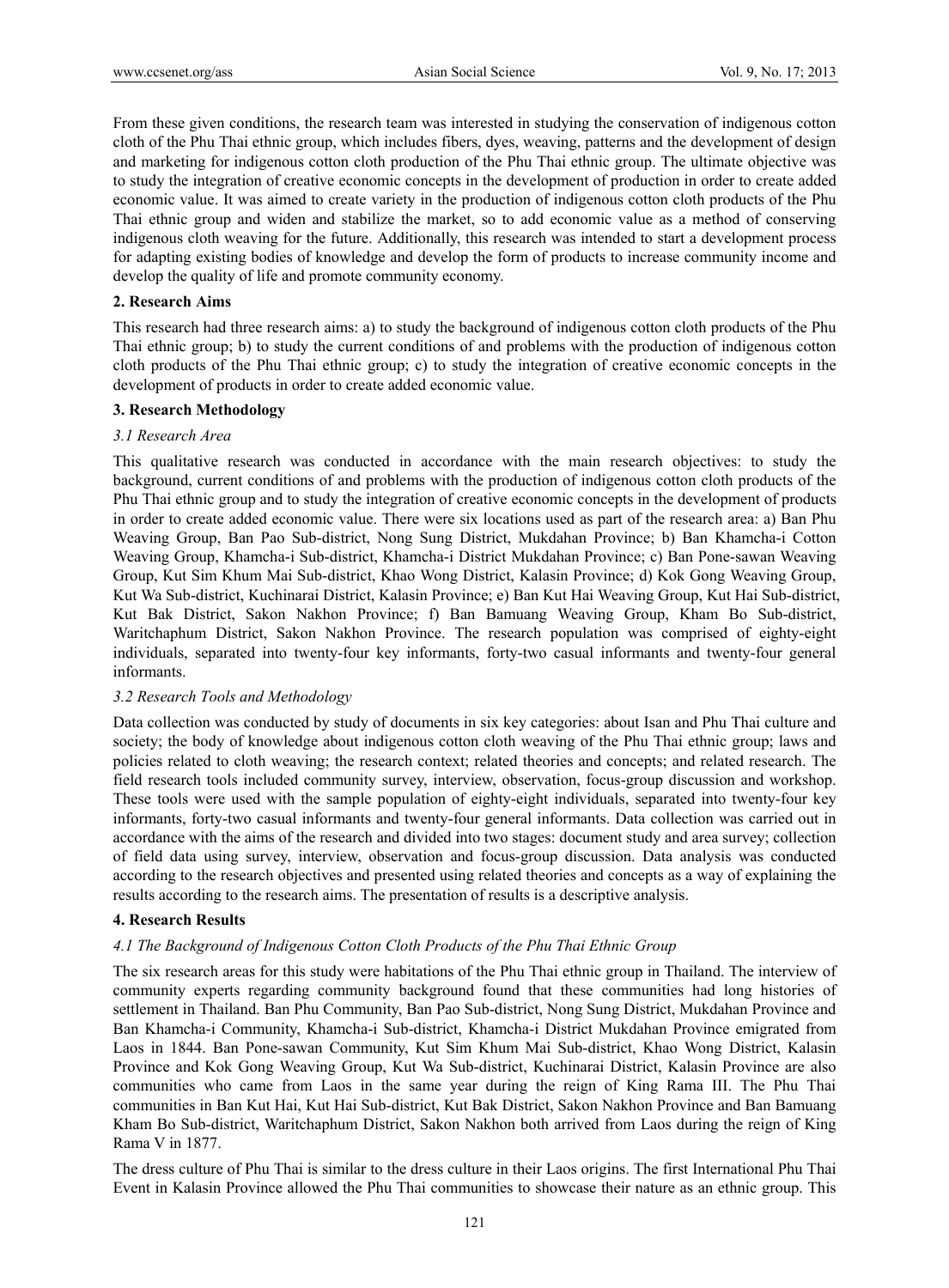event enabled the Phu Thai group to promote and conserve their own identity and culture, as well as create links to other Phu Thai groups and provide an opportunity for tourists to experience and appreciate their unique culture. The exhibition was open to Phu Thai communities for Laos, Vietnam and Thailand and the number of participants totaled ten thousand individuals.

Nowadays, there are two characteristics of cotton cloth products: self-woven products for personal use and products woven as tradable community goods. However, within the Phu Thai group it is more popular for people to wear market-bought clothing. This is different from the past, when the majority of Phu Thai people wove their own products for personal use. From the research areas studied, there were six visible categories of product created using the cotton cloth of the Phu Thai group, which are: female clothing, female accessories, home decorative accessories, male clothing, male accessories and souvenirs.

*4.2 The Current Conditions of and Problems with the Production of Indigenous Cotton Cloth Products of the Phu Thai Ethnic Group* 

#### 4.2.1 Current Conditions

Cotton is the original material used by the Phu Thai ethnic group in their weaving production. Survey, interview, observation and focus-group discussion in the six research areas was divided into three areas of focus from the beginning of production to final sale. The findings from these areas are illustrated in the table below (Table 1).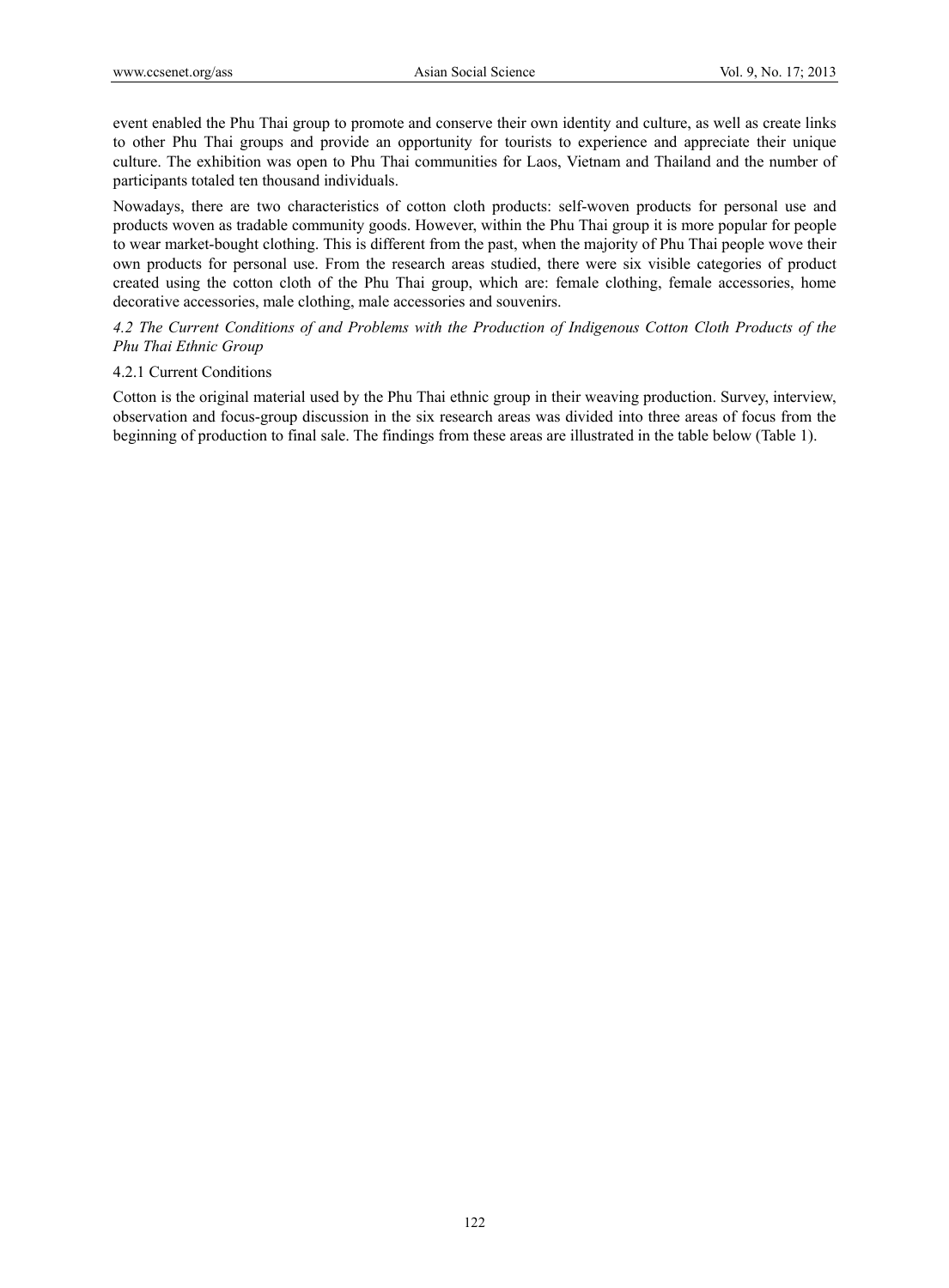|       |  |  | Table 1. The current conditions of the production of indigenous cotton cloth products of the Phu Thai ethnic |  |  |  |  |  |
|-------|--|--|--------------------------------------------------------------------------------------------------------------|--|--|--|--|--|
| group |  |  |                                                                                                              |  |  |  |  |  |

| Production                                         |                                                                                                                                                                                                                                                                                                                                                                                                                                                                                                                                                                                                                                                                                                               |  |  |  |  |
|----------------------------------------------------|---------------------------------------------------------------------------------------------------------------------------------------------------------------------------------------------------------------------------------------------------------------------------------------------------------------------------------------------------------------------------------------------------------------------------------------------------------------------------------------------------------------------------------------------------------------------------------------------------------------------------------------------------------------------------------------------------------------|--|--|--|--|
| <b>Production of Fiber</b>                         | There are two methods of fiber production, which are fibers created by the producer and<br>factory-bought fibers. Production that uses self-created fibers reduce the start-up<br>production costs of cotton cloth production and have a more beneficial effect on the<br>community economy. Each year, fifty to one hundred kilograms of cotton are purchased<br>from outside the area at a cost ranging from seventy to one-hundred and eighty baht per<br>kilogram. If the cotton is purchased in retails markets, the cost is higher than if it is<br>purchased directly. 108,000 to 300,000 baht is spent each year on cotton purchase to<br>boost the insufficient stocks of community-produced cotton. |  |  |  |  |
| <b>Color Dyes</b>                                  | Natural dyes developed by the Phu Thai ethnic group come from the knowledge used<br>by ancestors. These dyes come from parts of the surrounding environment to produce<br>different colors and shades, such as alum, lime water, red lime, ash, artesian well water<br>and rust. There are a number of techniques used to infuse the dye with the material,<br>such as boiling.                                                                                                                                                                                                                                                                                                                               |  |  |  |  |
| <b>Cloth Patterns</b>                              | These reveal the concepts of social conditions in the group, including the fertility of the<br>surrounding nature and the identity of the people. These patterns include frogs, Naga<br>and birds and relate to the people in the society. The styles also reflect the beliefs and<br>customs that have been inherited over time and are revealed on the Phu Thai sarongs.<br>The Phu Thai style of sarong is short (above the knee) with a taper at the base, in<br>contrast to the longer Thai styles. The styles are either established patterns, new<br>innovations by the weaver or collective designs by the group.                                                                                     |  |  |  |  |
| <b>Product Transformation</b>                      |                                                                                                                                                                                                                                                                                                                                                                                                                                                                                                                                                                                                                                                                                                               |  |  |  |  |
| <b>Product Design</b>                              | The clothing designs for males and females are derived from local folk wisdom and the<br>education of the weaving group. There are three types of product design within the<br>weaving groups: new designs, adapted designs and imitated designs. There are four<br>origins of the process of new design production: original group concepts, seminars,<br>study and customer requests.                                                                                                                                                                                                                                                                                                                       |  |  |  |  |
| <b>Packaging Design</b>                            | There are three forms of packaging for cotton cloth products of the Phu Thai ethnic<br>group: paper bags, cardboard boxes and bamboo wickerwork.                                                                                                                                                                                                                                                                                                                                                                                                                                                                                                                                                              |  |  |  |  |
| Product<br><b>Transformation</b><br><b>Process</b> | There were three prominent types of product transformation in each of the studied<br>provinces. In Mukdahan the three transformations are blankets with Orange Jessamine<br>patterns, patterned shawls and kid-patterned breast-cloths. In Kalasin, the three<br>transformations are hand-woven cotton clothes, cotton loincloths and four-heddle<br>blankets. In Sakon Nakhon the three transformations are indigo-dyed sarongs,<br>hand-woven indigo-dyed clothes and four-heddle blankets.                                                                                                                                                                                                                 |  |  |  |  |
| <b>Marketing</b>                                   |                                                                                                                                                                                                                                                                                                                                                                                                                                                                                                                                                                                                                                                                                                               |  |  |  |  |
| <b>Customer</b><br>Data<br>Capture                 | Customer data is necessary for the development of woven products. There are four steps<br>to the customer data capture: a) identification of customer groups-there were found to<br>be four large groups of customers who bought woven products. These were culture<br>groups (Phu Thai people and conservationist groups), government officers, youth, and<br>general people; b) data collection method; c) customer care; d) data analysis to benefit<br>production                                                                                                                                                                                                                                         |  |  |  |  |
| <b>Advertizing</b><br>and<br><b>Information</b>    | Past advertizing and information revealed very little and was insufficient and<br>ineffective. Advertizing and information is currently provided by government<br>institutions, universities and the internet.                                                                                                                                                                                                                                                                                                                                                                                                                                                                                                |  |  |  |  |
| <b>Market</b>                                      | There were found to be six types of sales market: a) direct from the Phu Thai weaving<br>group; b) sales centers within the local community; c) trade stalls in the community; d)<br>sale by the government sector; e) sale at market fairs; f) online sale.                                                                                                                                                                                                                                                                                                                                                                                                                                                  |  |  |  |  |
| <b>Business Network</b>                            | There are three areas of business network. The first area is the network for raw<br>materials. The second area is the network of basic cloth sale. The third area is the<br>network of product sale at market fairs.                                                                                                                                                                                                                                                                                                                                                                                                                                                                                          |  |  |  |  |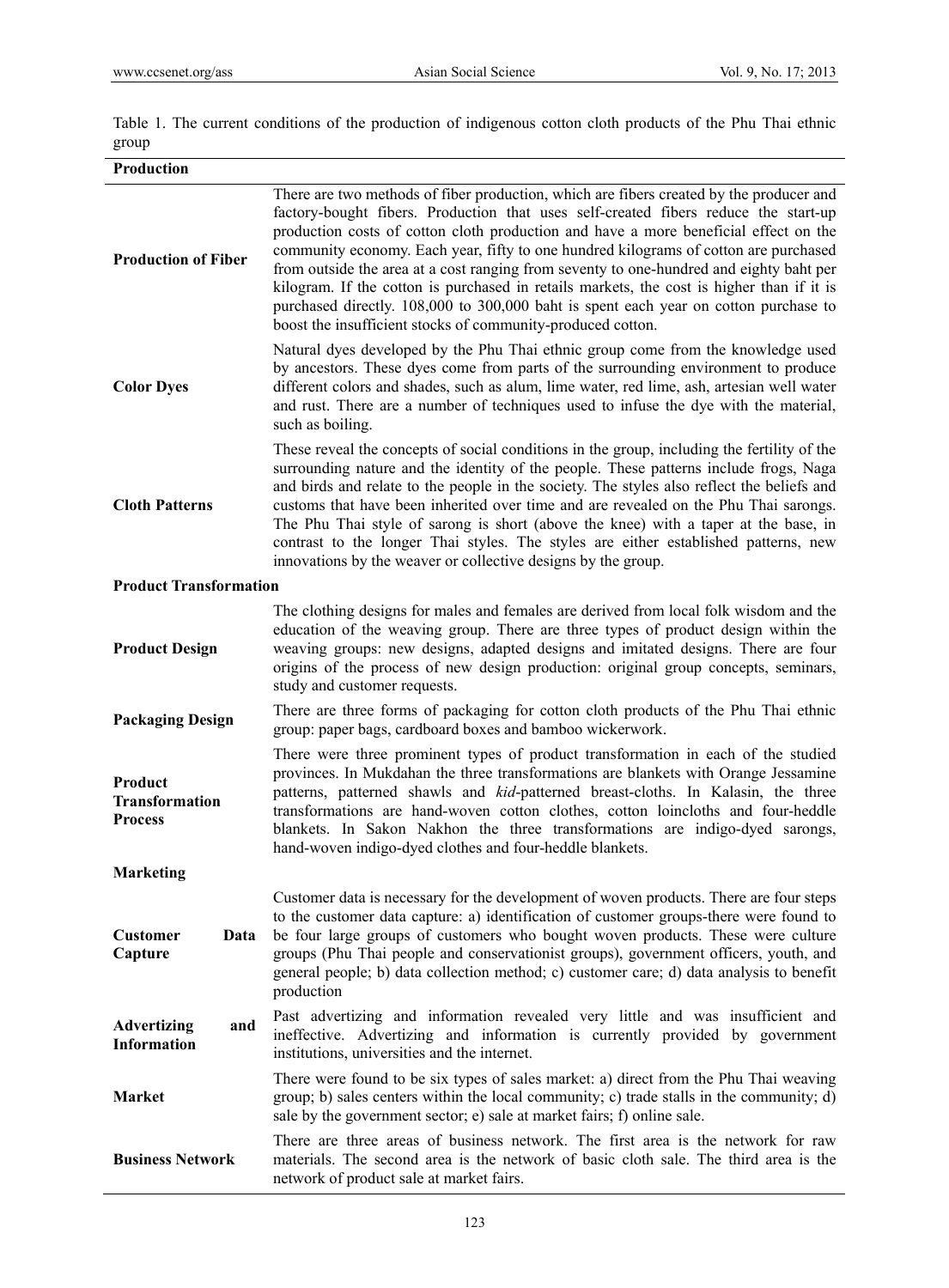# 4.2.2 Problems

The problems with indigenous cotton cloth products in the Phu Thai ethnic group can be divided into the same three categories as current conditions: production, product transformation and marketing. These problems are illustrated in the following table (Table 2).

Table 2. The problems with the production of indigenous cotton cloth products of the Phu Thai ethnic group

| Production                                         |                                                                                                                                                                                                                                                                                                                                                                                                                                                      |  |  |  |  |
|----------------------------------------------------|------------------------------------------------------------------------------------------------------------------------------------------------------------------------------------------------------------------------------------------------------------------------------------------------------------------------------------------------------------------------------------------------------------------------------------------------------|--|--|--|--|
| <b>Production of Fiber</b>                         | Self-produced cotton requires long production times, large amounts of knowledge and<br>strict observance of procedures and seasons. The consumer does not know which fibers<br>are self-produced and which are factory-produced, causing inflated prices of factory<br>produced fiber.                                                                                                                                                               |  |  |  |  |
| <b>Color Dyes</b>                                  | Natural dyes are inconsistent due to the uncertain variables in producing the color.<br>Aside from this, natural dyes are less durable than chemical dyes, yet customers prefer<br>not to use chemical dyes due to their negative effect on the surrounding environment.                                                                                                                                                                             |  |  |  |  |
| <b>Cloth Patterns</b>                              | The weaving group members have differing levels of expertise in the knowledge of<br>patterns. Some patterns require long production times but this is not reflected in their<br>market value.                                                                                                                                                                                                                                                        |  |  |  |  |
| <b>Product Transformation</b>                      |                                                                                                                                                                                                                                                                                                                                                                                                                                                      |  |  |  |  |
| <b>Product Design</b>                              | The designers were not always born in the local area and do not always live in the local<br>area. This causes their designs to be incompatible with the abilities of the local weavers.<br>Thus, product development is not continuous. The product design ability of the group is<br>not high, especially regarding complexities and modern trends. There are very few<br>knowledge exchange seminars, affecting the level of knowledge of weavers. |  |  |  |  |
| <b>Packaging Design</b>                            | The packaging is mostly supported by external institutions and, as such is not created in<br>the community. If the packaging is created by the local weavers, the sizes are not<br>always uniform and the production of packaging cannot match demand.                                                                                                                                                                                               |  |  |  |  |
| Product<br><b>Transformation</b><br><b>Process</b> | The colors in the product transformation process are inconsistent. Some products are<br>colorful and beautiful but unable to be recreated. This is a problem related to the dyes.<br>There are also insufficient group members to sew products. Products that require many<br>steps are often disregarded because they require too much work or the groups are<br>unable to perform all steps.                                                       |  |  |  |  |
| <b>Marketing</b>                                   |                                                                                                                                                                                                                                                                                                                                                                                                                                                      |  |  |  |  |

The production process only allows for limited manufacture. As a result, many products are missing from the market. Also, the local communities have limited or non-existed consumer data collection methods.

# *4.3 The Integration of Creative Economic Concepts in the Development of Products in Order to Create Added Economic Value*

The results of the focus-group discussion and the workshop enabled the integration of creative economic concepts in the development of products in order to create added economic value. The model of integration that corresponds to the current conditions and can solve the production problems of Phu Thai cotton cloth goods is divided into three stages: Creativity, Investment and Commercialization.

# 4.3.1 Creativity

The first stage of production is design and the weaving groups must have creative ability to use the materials available to them to add economic value to their products. Creativity must include consumer data study, product design and packaging design. Consumer data study includes observing the needs and requirements of the consumer. The Phu Thai groups must manage markets according to the tastes of their largest consumer base. At present, those people entering the community are people in education, students and teachers. The Phu Thai groups must create modern variations of their cotton cloth goods to appeal to the desires and requirements of these visitors, so that the market may provide it consumers with an attractive product. The weaving groups must improve their data collection methods concerning the problems noticed in each of the four consumer groups: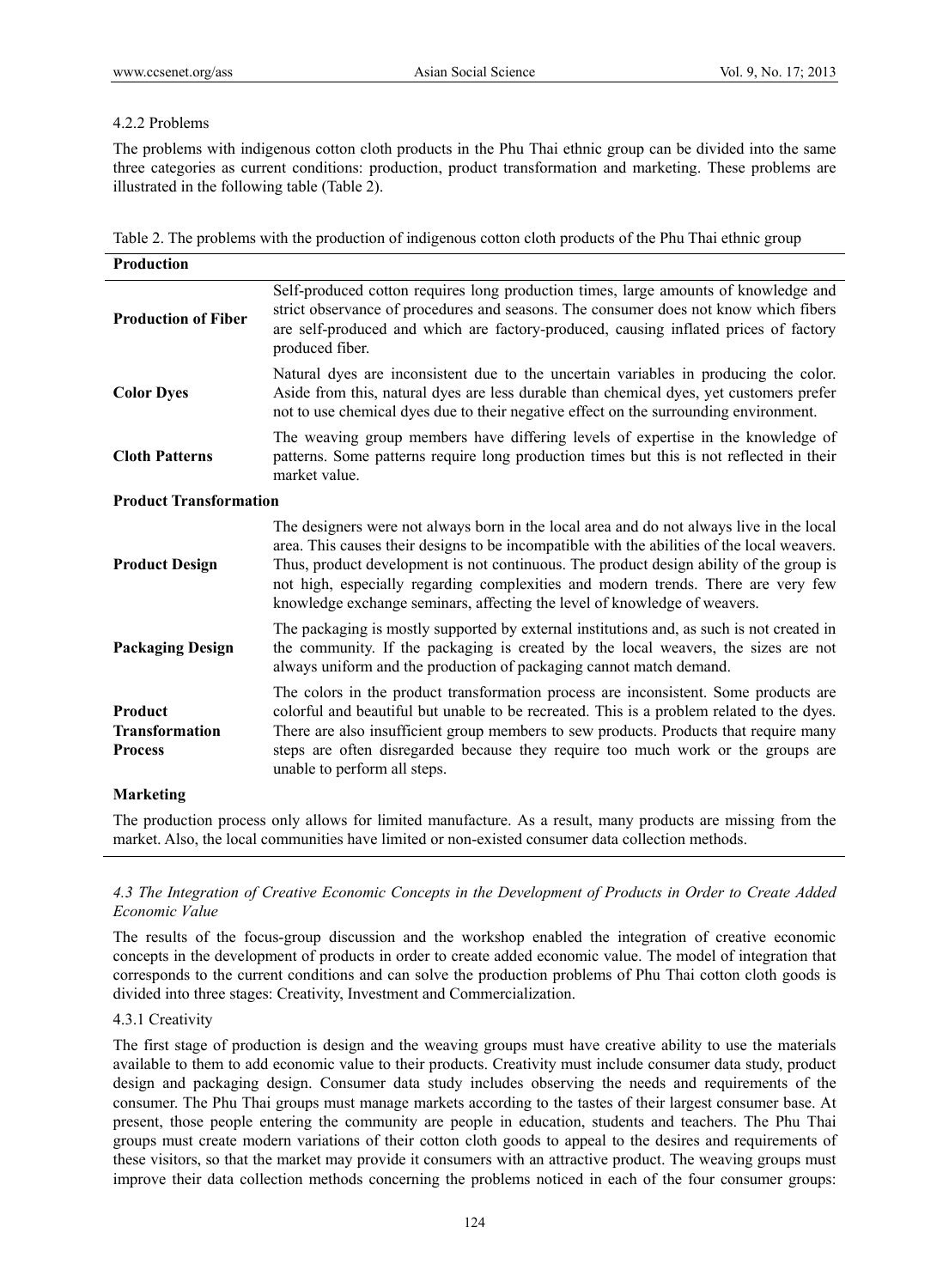culture groups (Phu Thai people and conservationist groups), government officers, youth, and general people.

As part of this model, there are six recommended steps for product design: a) survey of existing products; b) setting product specifications; c) preliminary design; d) analysis of product suitability; e) analysis of value; f) creation of a prototype. With regards the creation of packaging design, the four factors of product, usage instructions, trademark and appeal must be considered. There are five components of the packaging: inner packaging; outer packaging; usage instructions; trademark; and price.

# 4.3.2 Investment

Investment is the stage of transforming abstract ideas into concrete production. It is necessary for the creative ideas to be based upon real production possibilities. Therefore, it is necessary to generate capital for production, technology and factors related to production, especially with the experimentation of prototypes. It is also necessary for the weaving group to use people with expertise in finding sponsorship avenues and developing investment capital. This stage integrates fibers, dyes, patterns, weaving and product transformation. The process of adding economic value uses techniques and local folk wisdom. These are assisted by the observation of creative concepts and technology, using sewing to increase product durability.

#### 4.3.3 Commercialization

The third stage is a continuation of investment in creative production. This is an extremely important stage as it familiarizes the consumer with the product. Market operations and the model of sale are important in accessing the customer and can also create added-value for indigenous cotton cloth products of the Phu Thai ethnic group. Nowadays, there is development of the marketing model and variety of product sale, especially by using advancements in technology and communication.

It was found that there is very little creation of business networks. Some weaving groups only know about sales events when the organizers inform them personally. They only have opportunity to promote their goods at these events. These problems make the income inconsistent and some members consider their earning potential to be minimal and choose to pursue other occupations. This has caused some groups to decrease membership. The six weaving groups specialize in different areas of product development: notebook bags, cases bags and file covers. However, it was revealed that the file covers were inappropriate for use, which stimulated concepts in net-book case design. This network is known as a businessman network, which has the objectives of promoting and creating cooperation and collaborating between business groups to strengthen the business. Cooperation includes data exchange, consultation and setting of cooperative agreements. These will strengthen the business group.

In order to solve problems with advertising and publicity, which included high costs and low use of media in advertising, there must be assistance and cooperation from the government sector. Previously, there was no weaving group that planned advertising and, for the most part, there was no advertising and publicity. The weaving groups are now increasing their levels of advertising by following two methods: increasing publicity and advertising in the existing markets and promoting advertising and publicity on the internet.

The problems with the market itself are that some groups are unable to sell their goods, the markets are infrequent and have little variation, profit gained from the markets is inadequate and prices differ between places of sale. There were found to be six types of sales market: a) direct from the Phu Thai weaving group; b) sales centers within the local community; c) trade stalls in the community; d) sale by the government sector; e) sale at market fairs; f) online sale. The integration of creative economic concepts in the development of cotton cloth products of the Phu Thai ethnic group in order to create added economic value requires the following processes: a) creativity, including market study, evaluation of skill and technology among weaving groups in production of cotton cloth groups, product design and packaging design; b) production that adds value, including use of existing materials in the community for fibers, dyes, weaving and design according to the combined skill and ability of weaving groups in the community, the process of product creation using imported materials and the supplementation of cloth products; c) use of production in commercial markets, including advertizing of goods by shop sale in similar areas to the community, the creation of cotton cloth business of the Phu Thai ethnic group and the creation of markets for indigenous woven products. This also includes online sale in cooperation with educational institutes and the government sector.

# **5. Discussion**

# *5.1 The Background of Indigenous Cotton Cloth Products of the Phu Thai Ethnic Group*

The six communities studied in this research have been established in Thailand for many years following the immigration of Phu Thai people from Laos. The research team considers the relocation of these Phu Thai people to have also brought various cultural aspects into Thailand. This corresponds with the cultural diffusion theory of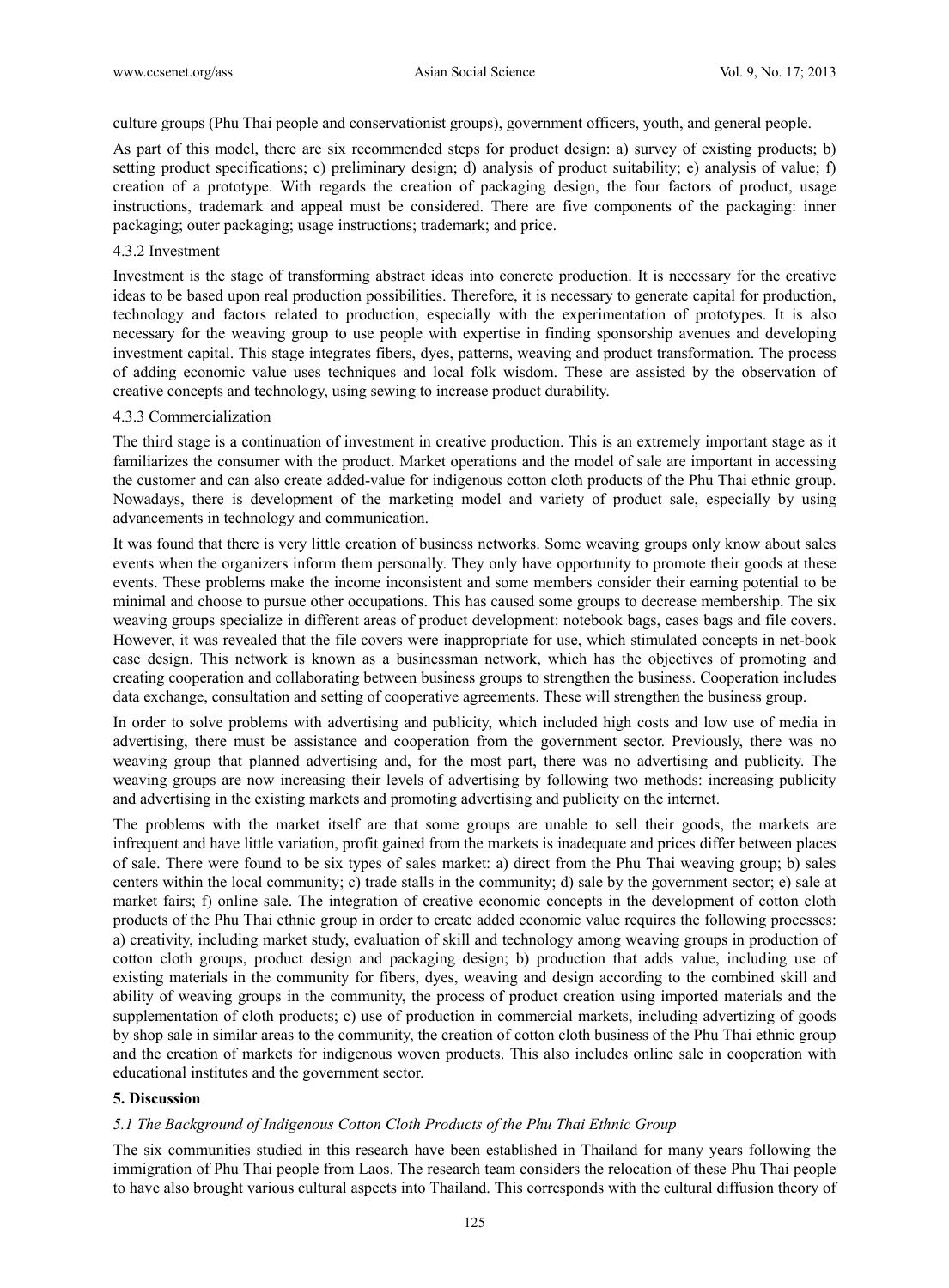Niyapan Wannasiri (1997, pp. 94-96), which states that social factors cause the adaptation of behavior and knowledge. Transmission of culture is achieved through study of other cultures, relationships and inter-cultural marriage, participation in religious ceremonies and immigration as a result of social dangers such as war or natural disasters.

The researchers believe that the creation of weaving groups caused changes to the community lifestyle but also created income and culture. This is in agreement with the conclusions of Sirirat Kankaeng (2006, pp. 177-180), which state that not all weaving groups create their own structured organizations and stipulate the roles of their members. Groups that achieve success, organize their own structure, have values and develop themselves. Groups whose members show minimal cooperation do not achieve the same levels of success, as they lack philosophy and objectives.

# *5.2 The Current Conditions of and Problems with the Production of Indigenous Cotton Cloth Products of the Phu Thai Ethnic Group*

There are six stages of product transformation: a) data collection; b) product transformation; c) sewing; d) adornment; e) checks; f) packaging. These stages and the various problems that they are associated with correspond to the findings of Angsika Noppalee (2004, pp. 125-133), who studied the factors of business success in community weaving groups of Southern Isan. The research found that those groups who achieved success carried out production according to the following factors: management, human resources and community. These groups also had high levels of administration and leadership. The groups had good levels of production management, marketing management, financial management, labor and member participation. Levels of interaction were average. Groups with limited success were found to have average levels of the aforementioned factors and low levels of interaction.

There are three areas of business network. The first area is the network for raw materials. The second area is the network of basic cloth sale. The third area is the network of product sale at market fairs. This corresponds to the research of Sarangsee Kaewpijit (2008, p. 212), which concerned the local folk wisdom in the production of silk in Pak Thong Chai District, Nakhon Ratchasima for the development of community goods. This research found that development in marketing was a way to promote the production of silk products from local folk wisdom so that it was developed as a business. This also involved the skill of the locals in producing silk products that were part of the community identity. For this reason, there must be development of silk to meet consumer requirements and promotion of marketing, so that the production can be used as a way to increase community income and improve the local way of life. The skill and delicacy of silk products domestically and internationally are in high demand. The target markets are abroad and in Bangkok and the development of the silk business and silk products requires design and production of patterns and styles of products. Additionally, there must be planning for the development of pattern production, use of natural dyes, use of community-made silk and efficient production.

Regarding the problems with indigenous cloth weaving among the Phu Thai ethnic group, the research team found that all problems in all processes can be solved. This agrees with the work of Jirote Dangsagoon (2004, pp. 99-100), which concerned folk wisdom and the development of community economy. Dangsagoon concluded that folk wisdom and the development of the economy come from the following factors: a) existing maintenance of culture, customs and local wisdom in the area of the community economy; b) the level of sufficiency in community lifestyle, generosity and teamwork; c) cooperation and strengthening of the community economy; d) things linking production potential and marketing; e) family and community as dependable production organizations for the economy that can create income and reputation. These things reveal the relationship between folk wisdom and the development of the community economy.

# *5.3 The Integration of Creative Economic Concepts in the Development of Products in Order to Create Added Economic Value*

The first stage of the suggested model, creativity, highlights a number of recommendations for the product design process. These findings correspond to the work of Woraporn Pairatwet (2006, pp. 94-97), which found the following results concerning the production and economic supply factors of the hand-woven cotton cloth industry in Chiang Mai: a) regarding natural resources in hand-woven cotton cloth industry, there was a lack of materials in the production of white cloth products, the fiber sizes were inconsistent and imported cloth from abroad was expensive; b) regarding the production technology in hand-woven cotton cloth industry, there were a number of confusing production steps, there was a lack of production design and standards; c) regarding human resources, weavers were selected with a high skill and individual expertise from their inheritance and education; d) regarding designers, corporate networks were found to create patterns and various colours. Some groups had